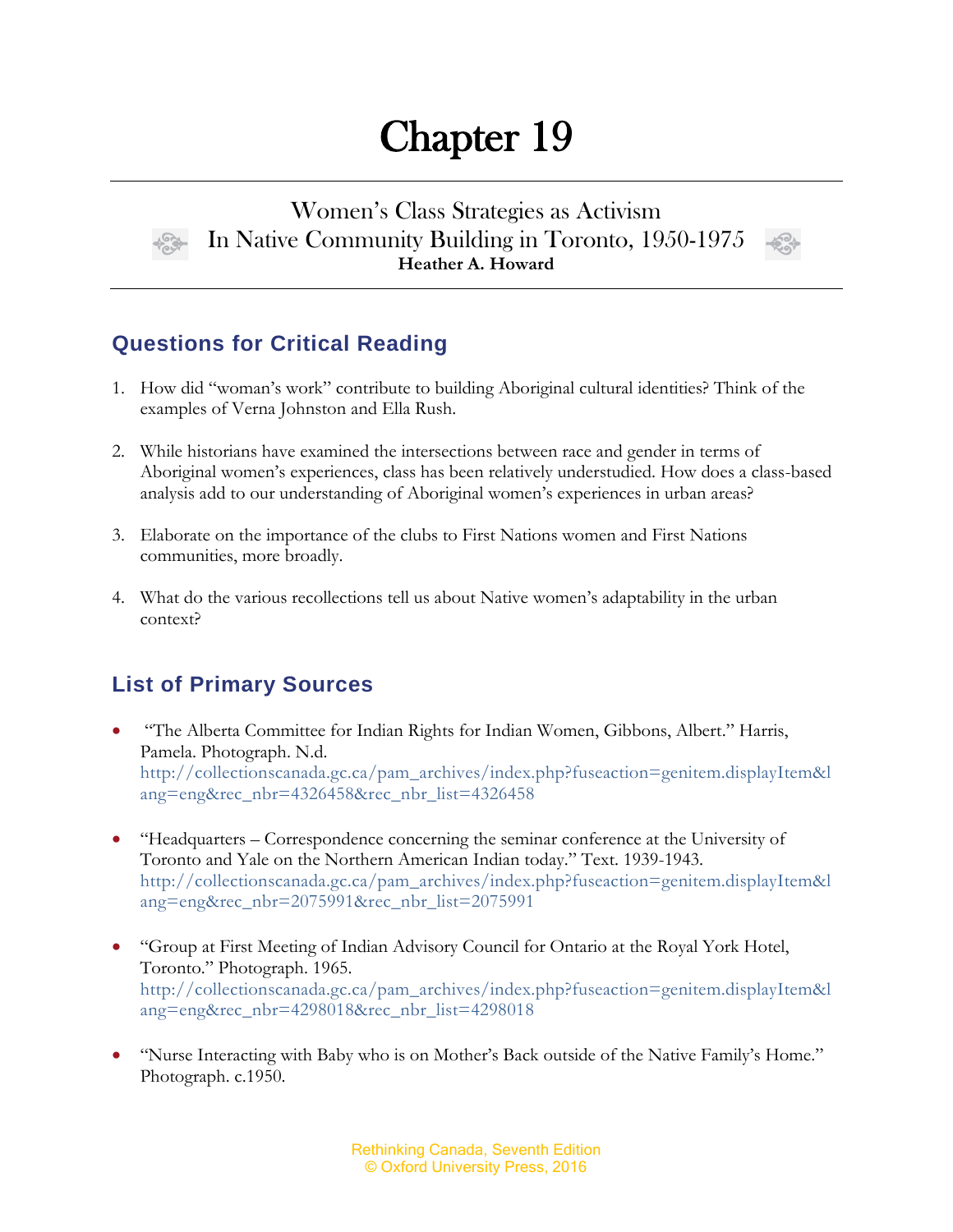[http://collectionscanada.gc.ca/pam\\_archives/index.php?fuseaction=genitem.displayItem&l](http://collectionscanada.gc.ca/pam_archives/index.php?fuseaction=genitem.displayItem&lang=eng&rec_nbr=3603832&rec_nbr_list=3603832) [ang=eng&rec\\_nbr=3603832&rec\\_nbr\\_list=3603832](http://collectionscanada.gc.ca/pam_archives/index.php?fuseaction=genitem.displayItem&lang=eng&rec_nbr=3603832&rec_nbr_list=3603832)

- "A Registered Nurse Explaining some Health Material." Photograph. 1958. [http://collectionscanada.gc.ca/pam\\_archives/index.php?fuseaction=genitem.displayItem&l](http://collectionscanada.gc.ca/pam_archives/index.php?fuseaction=genitem.displayItem&lang=eng&rec_nbr=3603643&rec_nbr_list=3603643) [ang=eng&rec\\_nbr=3603643&rec\\_nbr\\_list=3603643](http://collectionscanada.gc.ca/pam_archives/index.php?fuseaction=genitem.displayItem&lang=eng&rec_nbr=3603643&rec_nbr_list=3603643)
- "Native Nurses-in-Training are Standing beside a Bed with a Dummy Propped upon the Pillows." Photograph. 1960. [http://collectionscanada.gc.ca/pam\\_archives/index.php?fuseaction=genitem.displayItem&l](http://collectionscanada.gc.ca/pam_archives/index.php?fuseaction=genitem.displayItem&lang=eng&rec_nbr=3603689&rec_nbr_list=3603689) [ang=eng&rec\\_nbr=3603689&rec\\_nbr\\_list=3603689](http://collectionscanada.gc.ca/pam_archives/index.php?fuseaction=genitem.displayItem&lang=eng&rec_nbr=3603689&rec_nbr_list=3603689)
- "Indian Treaty Rights." Soop, Everett. Drawing. 1974. [http://collectionscanada.gc.ca/pam\\_archives/index.php?fuseaction=genitem.displayItem&l](http://collectionscanada.gc.ca/pam_archives/index.php?fuseaction=genitem.displayItem&lang=eng&rec_nbr=3026072&rec_nbr_list=3026072) [ang=eng&rec\\_nbr=3026072&rec\\_nbr\\_list=3026072](http://collectionscanada.gc.ca/pam_archives/index.php?fuseaction=genitem.displayItem&lang=eng&rec_nbr=3026072&rec_nbr_list=3026072)
- "Group Portrait Outside Indian Leadership Institute, University of Western Ontario, London. Photograph. 1963. [http://collectionscanada.gc.ca/pam\\_archives/index.php?fuseaction=genitem.displayItem&l](http://collectionscanada.gc.ca/pam_archives/index.php?fuseaction=genitem.displayItem&lang=eng&rec_nbr=4298015&rec_nbr_list=4298015) [ang=eng&rec\\_nbr=4298015&rec\\_nbr\\_list=4298015](http://collectionscanada.gc.ca/pam_archives/index.php?fuseaction=genitem.displayItem&lang=eng&rec_nbr=4298015&rec_nbr_list=4298015)
- "Meeting on Self-government." Photograph. 1965 [http://collectionscanada.gc.ca/pam\\_archives/index.php?fuseaction=genitem.displayItem&l](http://collectionscanada.gc.ca/pam_archives/index.php?fuseaction=genitem.displayItem&lang=eng&rec_nbr=4298016&rec_nbr_list=4298016) [ang=eng&rec\\_nbr=4298016&rec\\_nbr\\_list=4298016](http://collectionscanada.gc.ca/pam_archives/index.php?fuseaction=genitem.displayItem&lang=eng&rec_nbr=4298016&rec_nbr_list=4298016)
- "Miss A. Thomas, Registered Nurse." Photograph. 1960. [http://collectionscanada.gc.ca/pam\\_archives/index.php?fuseaction=genitem.displayItem&l](http://collectionscanada.gc.ca/pam_archives/index.php?fuseaction=genitem.displayItem&lang=eng&rec_nbr=3574712&rec_nbr_list=3574712) [ang=eng&rec\\_nbr=3574712&rec\\_nbr\\_list=3574712](http://collectionscanada.gc.ca/pam_archives/index.php?fuseaction=genitem.displayItem&lang=eng&rec_nbr=3574712&rec_nbr_list=3574712)
- "The Things that Make Us Beautiful." Kukkuvak, Marie. Photograph of Necklace. Late 20<sup>th</sup> century. [http://collectionscanada.gc.ca/pam\\_archives/index.php?fuseaction=genitem.displayItem&l](http://collectionscanada.gc.ca/pam_archives/index.php?fuseaction=genitem.displayItem&lang=eng&rec_nbr=2970113&rec_nbr_list=2970113) [ang=eng&rec\\_nbr=2970113&rec\\_nbr\\_list=2970113](http://collectionscanada.gc.ca/pam_archives/index.php?fuseaction=genitem.displayItem&lang=eng&rec_nbr=2970113&rec_nbr_list=2970113)
- "Indian Red Paper Brief to Government." 1970. Photograph. [http://collectionscanada.gc.ca/pam\\_archives/index.php?fuseaction=genitem.displayItem&l](http://collectionscanada.gc.ca/pam_archives/index.php?fuseaction=genitem.displayItem&lang=eng&rec_nbr=3533979&rec_nbr_list=3533979) [ang=eng&rec\\_nbr=3533979&rec\\_nbr\\_list=3533979](http://collectionscanada.gc.ca/pam_archives/index.php?fuseaction=genitem.displayItem&lang=eng&rec_nbr=3533979&rec_nbr_list=3533979)

#### **Multimedia Resources**

- Information on Urban Aboriginals <http://www.turtleisland.org/news/news-urban.htm>
- Ontario Federation of Indian Friendship Centres <http://www.ofifc.org/>

Rethinking Canada, Seventh Edition © Oxford University Press, 2016